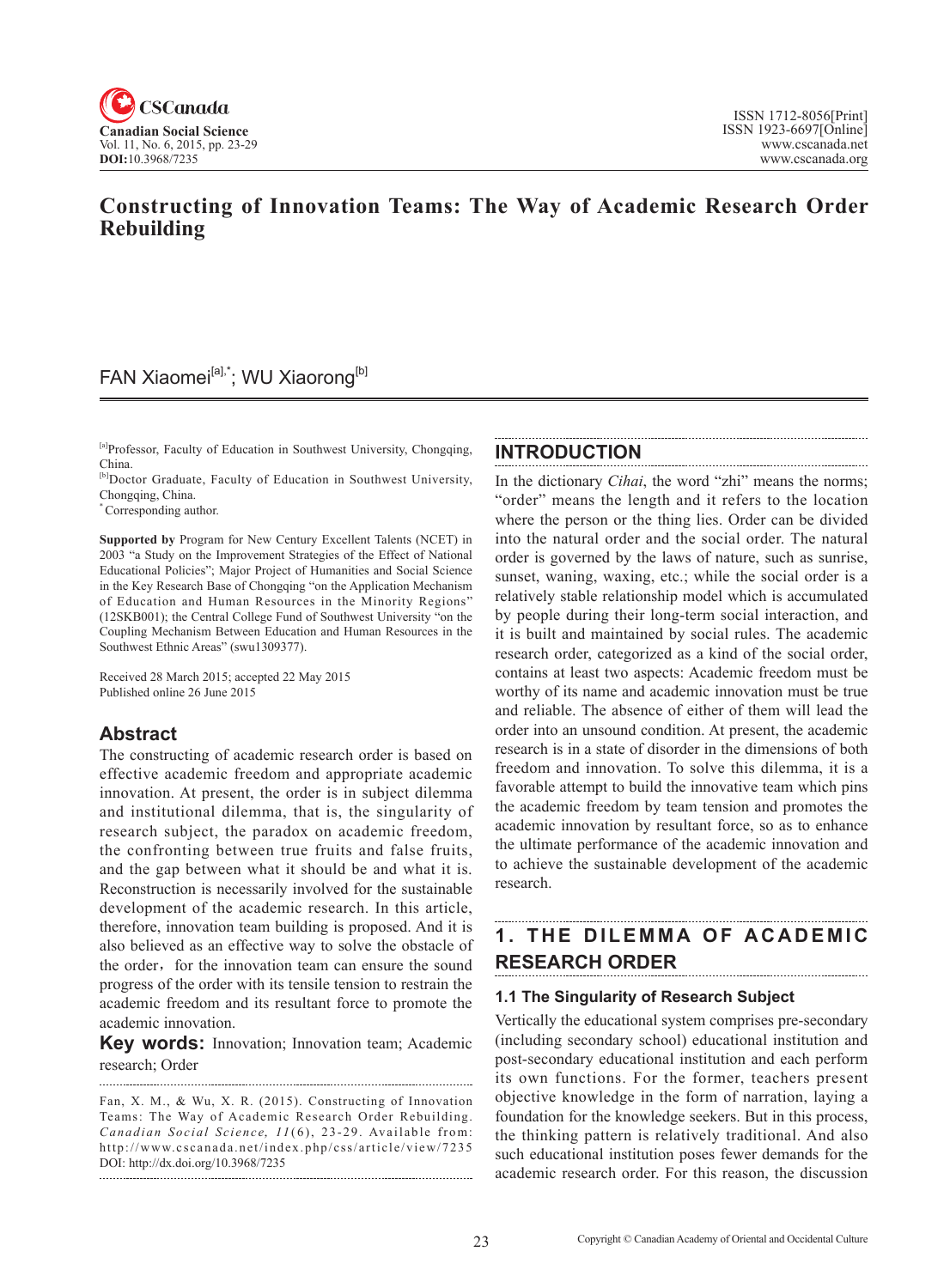of the order is naturally attached to the post-secondary educational institution. For the latter, it mainly involves colleges and universities where teachers adopt the elicitation method of teaching while students, especially the postgraduates, abide by the principle of association, deepening and creation, thus making it easier to innovate.

On this basis, universities serve as the axis fields of academic research activities and thereby all the researchoriented teachers in the universities as the discourse subjects. Those teachers, coupled with part of the researchoriented students, given the continuity of the activities, like postgraduates, doctor candidates and postdoctors, combine into the main body to construct the academic research order. However, the fact is that the researchoriented teachers are enjoying overwhelming superiority in terms of their status of being the academic research subjects. This phenomenon lies in two reasons. One is that the teachers are prior to the students in the comprehension of knowledge and the acquisition of academic practice. The students lag behind because of their lack of either internal motivation or external promotion. So there are great gaps between the two sides. Another is Charismastyle academic phenomenon (Clark, 2013, p.126). In other words, partial research-oriented teachers' academic authority develops into a kind of academic power which consumes the students' academic courage and bravery to some degree. Specifically, the students with great selfdenial are used to being obedient and submissive in the academic field. Such law of power directly influences the emergence and promotion of the spirit of truth-seeking and novelty-seeking.

On the one hand, innovative thinking is of great necessity for an academic research to yield remarkable fruits. But a singular research subject limits the depth and width of innovative thinking and is less prudent and conscientious than multi-subjects. On the other hand, the academic postgraduates develop so slowly that they are unable to keep up with their teachers' academic research, which in turn negatively affects their own academic development. These difficulties restrict the performance of the academic research together.

#### **1.2 The Paradox on Academic Freedom**

Scholars enjoy all kinds of legitimate freedom. But given the cultural capital and academic resources they possess, the public is stricter with them relative to the ordinaries. That is to say, they enjoy the honor and take certain responsibilities as well. And this kind of responsibilities inside the universities is slightly different from that of outside.

Inside, the scholars take the work of teaching, scientific studies and academic researches to which they devote whole-hearted research enthusiasm and academic loyalty. And to ensure high efficiency in the work, they must be offered adequate and legitimate freedom including the freedom of teaching and doing scientific researches, the

freedom of publishing their research fruits, the freedom of reasonably expressing or communicating their own legal opinions and the freedom of academically getting promoted or further employed and so on (Shils, 2007, pp.279-280). Once such kind of freedom is preserved in the form of written words, it will provide guarantees for all the academic activities as long as theses activities are positive and valid, especially for those academic innovations which make great contributions to the updating and extending of knowledge and the exploring of new truth though running counter to traditional academic researches.

Outside, similar to average citizens, scholars enjoy political liberty such as the freedom of speech and the freedom of assembly and so on. But such liberty is intangibly inhibited because of their status of being scholars which are an invisible mark engraved on them. We may as well call it "conditional political liberty." For instance, in terms of the public affairs related to their research, the opinions the scholars air are oriented and representative. They are demanded, as a result, to take a more prudent attitude towards their opinions. And this kind of freedom is like that enjoyed by all the public intellectuals.

As for the nature of the academic research, universities should return to the age of being in "ivory tower". Currently, knowledge is increasing sharply and society is making its great headway in development. And under such atmosphere, impulsiveness and utilitarianism are prevailing, the previous peaceful state of mind in the research totally broken. Consequently, there have been appearing various distorted interpretations of the academic freedom among the academic research subjects, even a series of chaotic phenomena which impact the normal academic ethics: shoddy research, plagiarism and multiple-publication. For the scholars, they are reasonable to enjoy the legitimate freedom to keep their academic research in regular progress. But on the other hand, some scholars to misunderstand and abuse such kind of freedom. Thus, this pair of contradiction causes the academic research into a dilemma to which degree the freedom should be.

#### **1.3 The Confronting Between True Fruits and False Fruits**

One of the results of the positive academic research is to interact with the social development. This is the embodiment of the value of the academic research as well as the necessary requirement for the development of human society. For the natural science, the most direct manifestation is to apply the research fruits into the social production and re-production and to develop new products into the market with the employment of new technologies and inventions, directly contributing to the development of economy and the prosperity of life. Additionally, for the humanistic and social sciences, its effects are intangible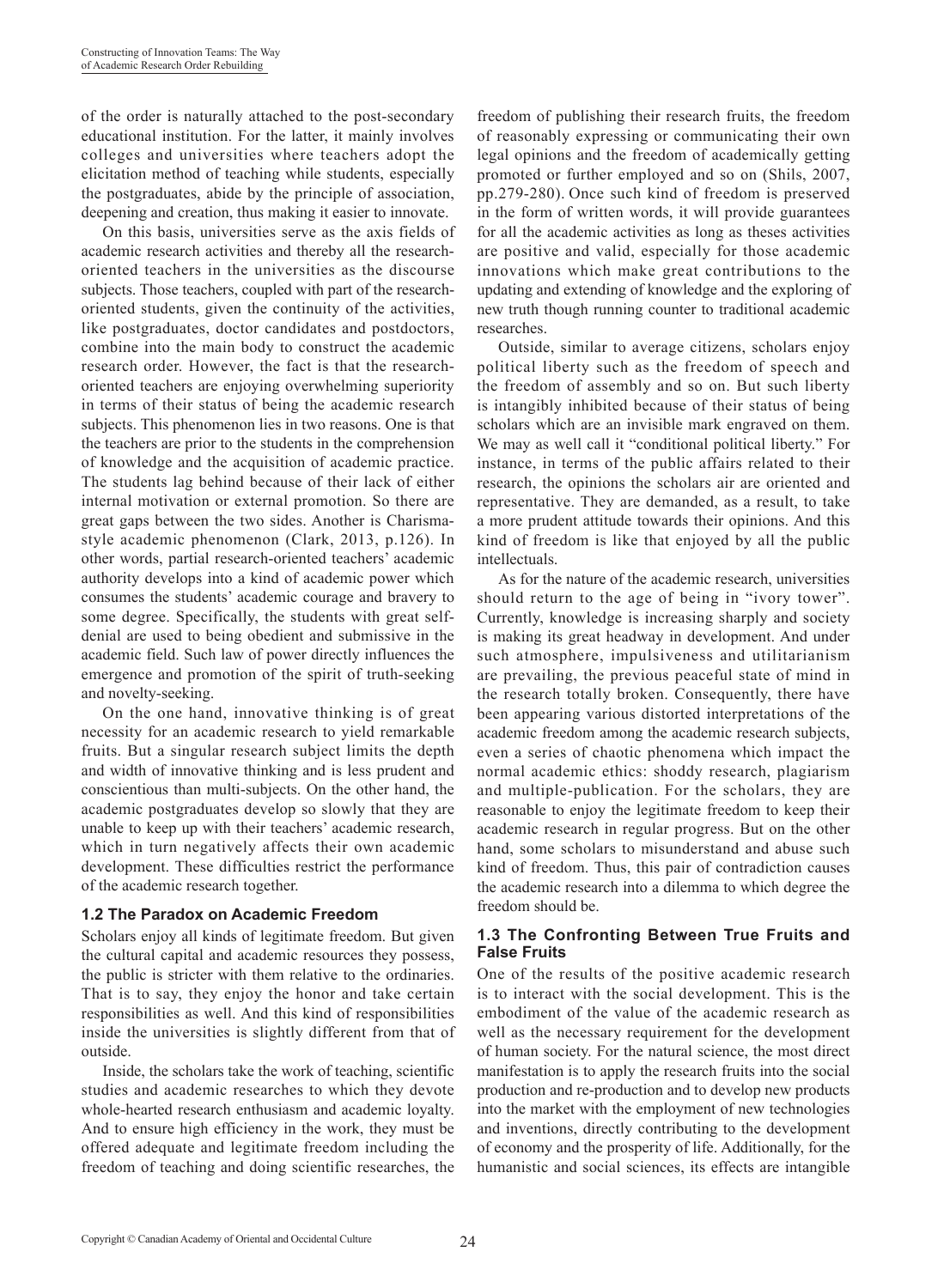and indirect. To be specific, its theoretical paradigm and construction of value system directly provide theoretical guidance and value support for the production and reproduction of all industries.

All the outcomes, whether being the implicit productivity improvement or the explicit value construction, are dialectical. For the natural science, not all the achievements in the scientific researches of each field can be accepted by the public and this depends on the individuals' value. For the humanistic and social science, each new theoretical paradigm is constructed to solve certain problem. As time goes on, fruits will alternate and paradigms will evolve. In a society where the moral system of the subjects is being in sound progress, the public judgement of value is directly dependent on the practical value of the results of an academic research and indirectly on its ethics. On this point, with reasonable and adequate academic freedom and the performance of innovation teams as its core, a good academic research order will ensure the sound development of academic ecology, thus indirectly guaranteeing the validity and value of the academic achievements.

The problem is that for one thing, both sides discussed above are trying to maximize their "true fruits" to meet the demands of public value and their own academic development; and for another, some people take such shortcuts as cheap copy and piracy to yield "false fruits". It is a truth that all those false fruits will finally fade away from the stage of development. But regardless of the results, such slipshod and shoddy behaviors to cater to the social demands, reducing the cycle of achievements and the cost of production, take up a great deal of social resources and do harm to the innovation teams' faith and initiative of working for a "true scientific research". That is a kind of intangible loss and this paradox is always used to test the sustainable development of the academic research order in the dimension of its innovation.

#### **1.4 The Gap Between What It Should Be and What It Is**

No matter what kind of idea about academic research is held, one point is always concerned. That is to what degree the practical academic freedom falls behind what it should be. Innovation is necessarily connected to freedom. Without freedom there will be no foundation to develop the innovation.

Ideally, a sound academic research order is firstly bound on the academic freedom under the effective academic ethics. In this sense, academic freedom is neither exclusive to a certain scholar nor the freedom in any dimension, but a kind of freedom for all the scholars in the academic dimension. The scholars enjoy positive and effective freedom and as a result, they can dedicate themselves to their academic research, heart and soul, without the fear of their academic right being infringed just because the discoveries or findings break

the traditional thinking. And also they can be frankly and magnanimously publish or press their achievements without the fear of being revenged because of their violating the illegal profits of some people (Ibid.).

Practically, there is still much room to be improved for the academic research order. The pursuit of stability leads the majority of scholars into the traditional way to do researches. But in this case, academic freedom cannot afford any valuable protection; instead, it only serves for the minority of scholars who are brave and delighted enough to seek truth, novelty and difference in their academic thinking. Being against traditions means the risk of being questioned or even being negated. And it is only in this way that the value of academic freedom presents so particularly prominent. Though the exact proportion of the scholars pursuing innovation in the field of academic research is still unknown currently, it is sure that the smaller the proportion is, the less significant the order will be for the whole academic ecological cycle and vice verse. In a word, the voice of striving for freedom under the thought of keeping steady is nothing meaningful and even may bring other barriers to innovation.

On the one hand, academic research should be allowed full and legal academic freedom, which is based on the demands of innovation in the research. In fact, on the other hand, the academic subjects fail to make use of such freedom and to yield the correspondent academic innovations. Simply speaking, the scholars are seeking to keep steady while holding the flag of freedom. This situation exposes the flaws and shortcomings in the institutions of the academic research order.

# **2. THE LOGIC RELATIONSHIP BETWEEN ACADEMIC RESEARCH ORDER AND INNOVATION TEAM BUILDING**

#### **2.1 The Relationship Between Academic Research Order and Innovation Team Building**

Academic research order involves two factors: freedom and innovation. Without the freedom, the order will be conservative; without innovation, the order will be ineffective. The logic relationship between them is elaborated as follows,

To begin with, academic research order is a relatively stable and regular set and under its norms the academic freedom is a kind of dynamic right. The order will make accordant adjustments with the development of the academic research to coordinate its relationship with the academic freedom. Concretely speaking, the order can be defined as a set generated in the academic interaction of the group of academic researchers, including the academic norms in written forms and the conceptualized academic ethics. And the academic freedom, as the main manifestation for those two aspects, expresses the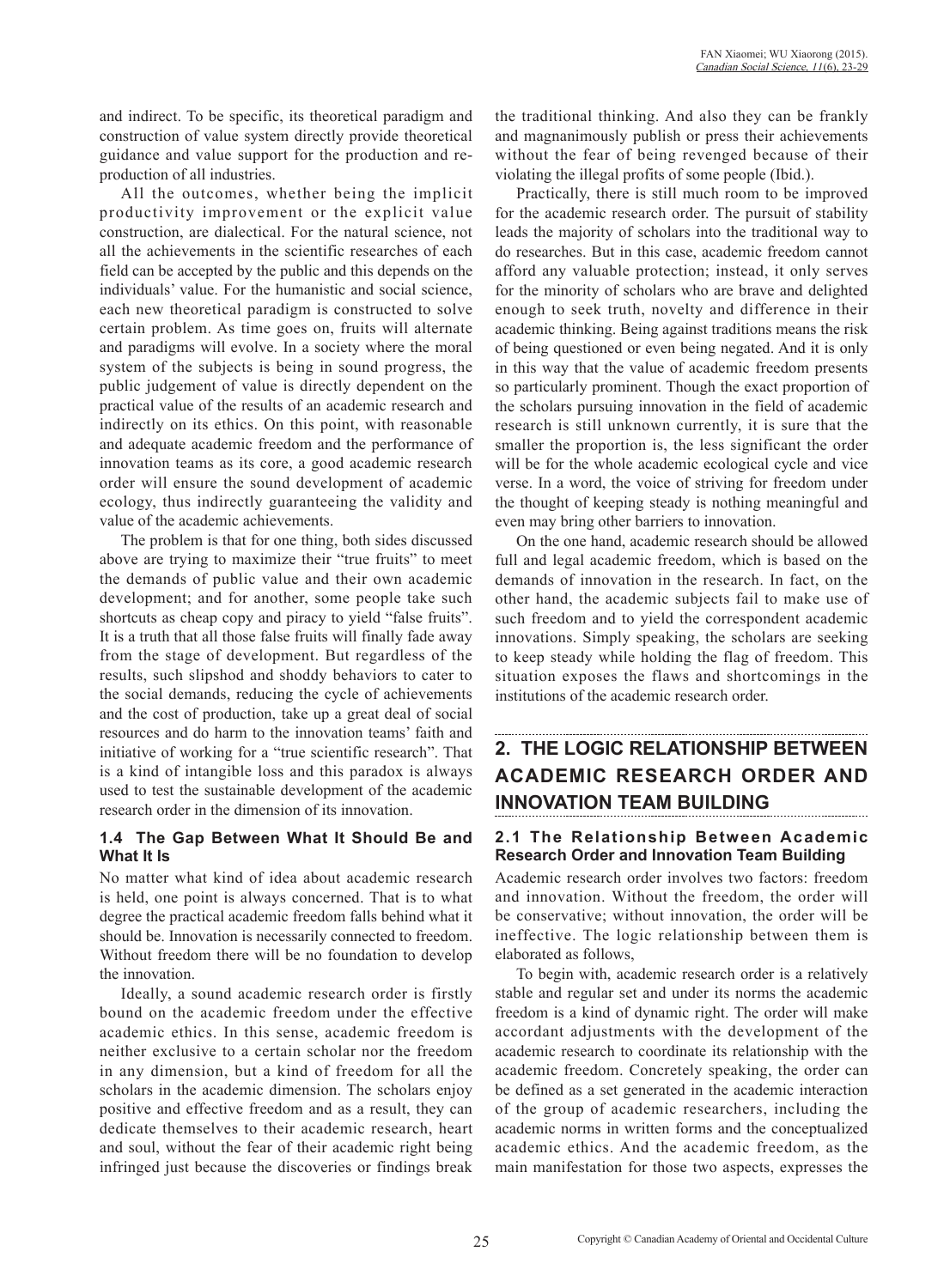discourse appeal of the group. To sum up, the freedom is the presupposition of innovations. Since academic researches aim to seek innovation and excellence, it is safe to say that the academic research will be in vacuum without freedom. And the difficulties will be triggered easily if both sides get discordant with each other. A good interpretation and grasp of the dynamic relationship between them are a major premise for the academic research activities.

Secondly, the dynamic relationship is demonstrated in the following two aspects. For one thing, the development of the academic research order promotes the building of innovation team while a fixed order plays the role to the contrary. For the other, the team will in turn boost the updating and progress of the order. Academic research is ever-changing, so joint efforts should be made dynamically by the researchers and institutions related. At present, the blocks in the academic research order are mainly the singularity of subject and the ignorance of academic freedom, which indirectly influences the development and performance of the innovation team. Therefore, for the development of the team and the improvement of the research institutions' abilities of innovation in the academic and scientific research, it is of great significance to distinguish the linkage logic between the order and the team construction.

#### **2.2 The Present Studies of Academic Research Order and Innovation Team Building**

Firstly, there have been abundant studies about academic freedom. But the existing researches are mainly concerned with the academic ethics and the academic freedom under the academic norms. In these researches, the academic freedom is seldom studied from the perspective of academic order and merely six related articles are published. Secondly, since the very beginning of the  $21<sup>st</sup>$  century, with the incessant appeal for innovation and innovation team, the researches correlated with innovation team building have been gradually increasing. However, the researches available are mainly conducted vertically, with the focus on the questioning of the lack of innovation and on the pattern construction of innovation team. There are few researches connecting innovation team construction and the dilemma of academic order. At last, seldom researches are on the relationship between innovation team building and academic order reconstruction. So far there have not been any related findings published yet.

In this article, the study of the academic order only from the dimension of freedom is believed to be incomplete and the sheer discussion of innovation to be of no academic significance. Therefore, when it comes to the research on the academic order, both the two dimensions should be included. Though aiming to improve the institutions' abilities of innovation in scientific research, the building of innovation team entails other profound

implicatures. To be more exact, the team is constructed in the form of cooperation, fully reaching a sound academic cycle in which the freedom advances and is advanced by the innovation. Consequently, the existing dilemma in the academic research order can be solved, its ecological environment be ameliorated, and the overall strength of academic research be enhanced in all aspects.

It is no doubt that the research-oriented universities are bound to make the choice of building innovation teams. And this is also the only way to protect academic research order from becoming mechanical for the realization of its reconstruction. Innovation team is constructed with the team as its academic subject and innovation as its academic appeal. In this way, appropriate academic freedom can be ensured by its tensile tension and academic innovation achieved by its resultant force. Such advantages will fully guarantee the academic researches' pursuits of freedom and innovation. And in this case, a sound development of the academic order will be fulfilled.

# **3 . O R D E R R E C O N S T R U C T I O N : STRATEGIES OF ACADEMIC RESEARCH INNOVATION TEAM BUILDING**

The Top-notch Innovative Talents Training Project, launched by the Ministry of Education in 2004, involves the training of talented people and the supportive system in three levels. The first is the Program for Cheung Kong Scholars and Innovative Research Team. This program is established to form a group of outstanding innovation teams, with the focus on attracting, selecting and creating a quantity of academic leaders of internationally advanced abilities (Tang & Huang, 2004, p.1). In 2006, the State Council promulgated *the Implementation of National Midlong Term Plan Outline of Scientific and Technological Development (2006-2020) Affiliated with A Number of Supporting Polices,* emphasizing "the importance of training a number of high-level academic leaders with strong abilities of innovation to formulate a group of excellent innovation talents and innovation teams with Chinese characteristics". And innovation team building is mentioned in all the policies stated above. Thus, with the universities as the starting point, great efforts will be made to strengthen innovation team building and bring the initiative of the excellent talent team to full play. And then the overall scientific research abilities of the related institutions such as universities will be improved.

Human and institution are two major decisive factors for development. To break through the dilemma of academic research order, these two factors must be taken into consideration as long as the reform and the regulation of freedom and innovation are implemented. On this basis, the initiative and resultant force of human can be maximized. Meanwhile, a sound system will lay solid grounds for individuals to conduct researches. In terms of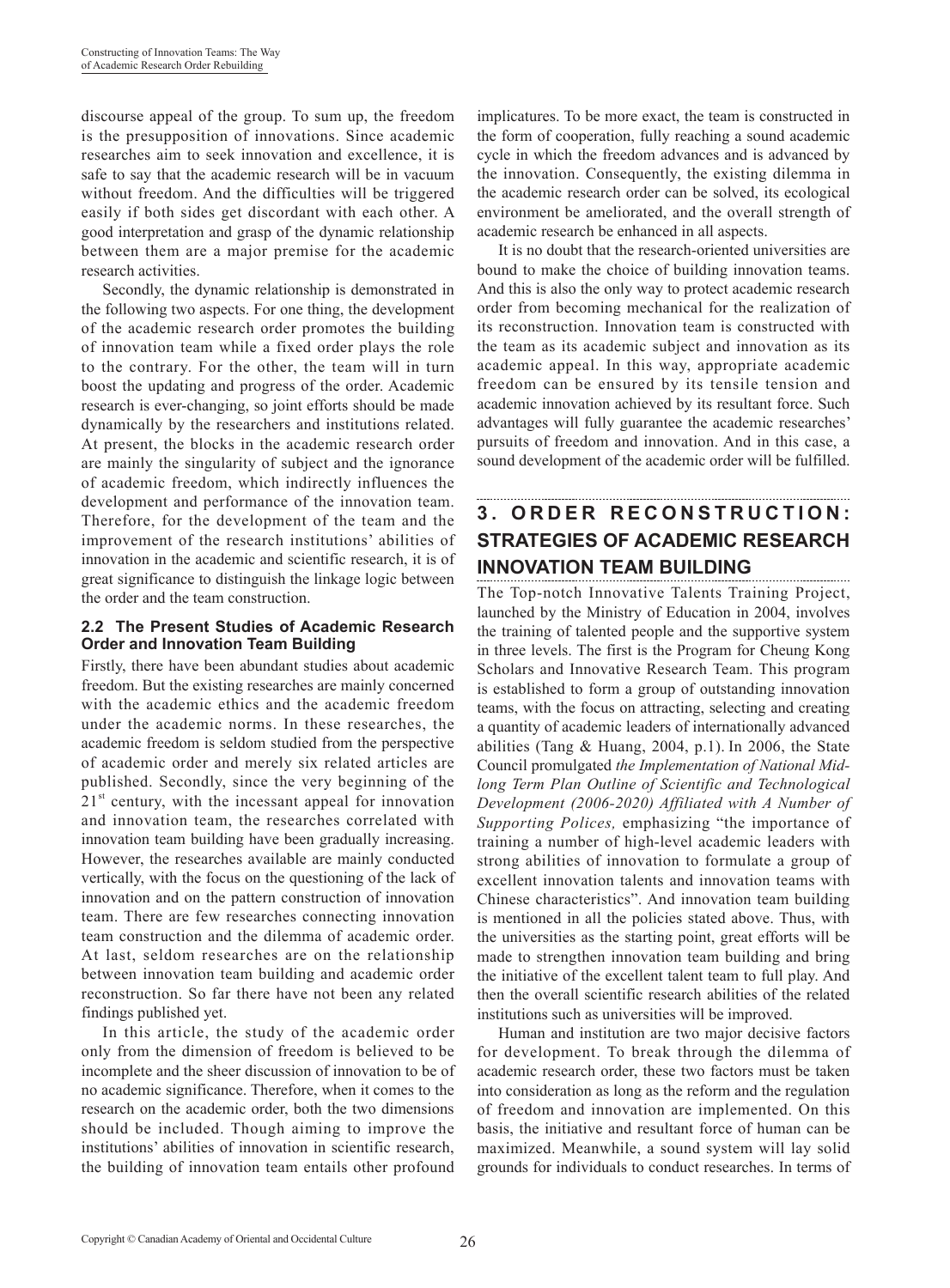the human factor, one is to emphasize the core role of the leaders and another is to construct a true multi-element team structure. In terms of the institution factors, one is to perfect the disciplinary convergence platform; another is to set up a kind of free but also restrained mechanism. Specifically, the current situation of the academic order can be changed from the following four aspects with the help of innovation team building:

#### **3.1 Improving the Selection Mechanism of Leaders With the Emphasis on Their Authority Charm and Coordination Ability**

Authority is a neutral noun. In terms of its formation, Max Weber thinks that authority can be divided into legal authority, traditional authority and charismatic authority. Legal authority, formed through the legal procedures, is viewed to own the character of rational authority. Traditional authority is based on such reasons as hereditary; its power characteristics are showed by the subordinates' obedience and loyalty to the superior. Charismatic authority originates from individuals' unparalleled talents. The establishment of a team needs both the leadership of the authority and the hierarchical cohesive force.

In the modern society, legal authority is dominant. But the case is different in the academic research organization. Based on its nature of freedom and innovation, it is better to choose the leaders with charismatic authority for an innovation team.

The authority of the leaders in an innovation team mainly comes from their professional knowledge in a certain field. On this basis, they are able to guide the whole team and stimulate the knowledge faculty into a more positive attitude to learn new technologies. And they, together with the team members, make the goals and tasks for the team's development. (Liao, Ji, & Zhang, 2004)

Since the authority in the academic research lies in the individual's academic abilities, the research ability of the team members, especially the team leaders, is the foundation to operate an innovative team. Without sharing, culture and projects, the team will find no possibilities to operate well. And all those three factors need to be appropriately regulated and managed under the leaders' authority.

Sharing, as a concept of team operation, is the foundation of team communication. Domestic relevant researches have analyzed the factors influencing the knowledge sharing in an innovation team. Five types of knowledge were discovered. According to the top-to-down linear of the degree to which the influence is, they are the subject of knowledge sharing, the internal environment of the team, and the platform of knowledge sharing, knowledge property and incentive mechanism (Sun, Yang, & Lang, 2012). All the five factors can be adjusted and regulated by the leaders within the team.

Culture is the driving force for team operation. Apart from striving for external resources and support, the disciplinary leaders are also responsible for the role of the spiritual leaders and the lubricant. Specifically, on the one hand, the team strength and influence should be enhanced. On the other hand, the team internal execution and coordination should be shaped. This requires the team leaders to set up good team culture within the team. As a result, the team culture with tensile force can influence the team members in different disciplines and the resultant force of the team will be generated among the team members

Project is the platform of team operation. In addition to the adjustment and regulation of those shared factors, the team leaders should be explicit the specific project objectives.

In the process of the evolution of science-technology innovation team in the university, the team members have been exerting their potentials to achieve project goals by the integration of their wisdom and ability. At this time, the combination of motivation, need, driving force and endurance will produce a special force to promote the development of the team. (Zhu, 2009)

#### **3.2 Strengthening the Engagement of Academic Postgraduates and Building the Pluralistic Academic Research Echelon**

Diversification and integration is the unchangeable law of development. Diversification is the joint force and integration is the driving force. The building of innovation teams should also obey this law. Building the pluralistic academic research echelon, on the one hand, can subvert the existed singular structure, letting in newcomers to the team. On the other hand, it can realize the inheritance and development of the subject structure and the education related structure in the academic research, eventually laying the foundation for the sustainable development and unity of the academic research echelon. In addition, the status quo of knowledge differentiation and specialized disciplines makes it harder for individual researcher to handle all the knowledge. The individual heroism type research cannot fit the general situation of the academic research. So it is high time to build the innovation team with the same goal, education related complementation, collaboration and responsibility sharing.

Pluralistic academic research echelon can be classified into two types. One is the top innovation team made up of the scholars of master level leading the young and middleaged teachers. The other is the teacher-student symbiotic innovation team. It is made up of the backbone of science and technology represented by the young and middle-aged teachers and the high-level postgraduates committed to the academic research. The first type realizes the academic sublimation of the young and middle-aged teachers on the basis of the masters' brilliant achievements. The second directs the postgraduates' academic development on the basis of the young and middle-aged teachers' academic accumulation.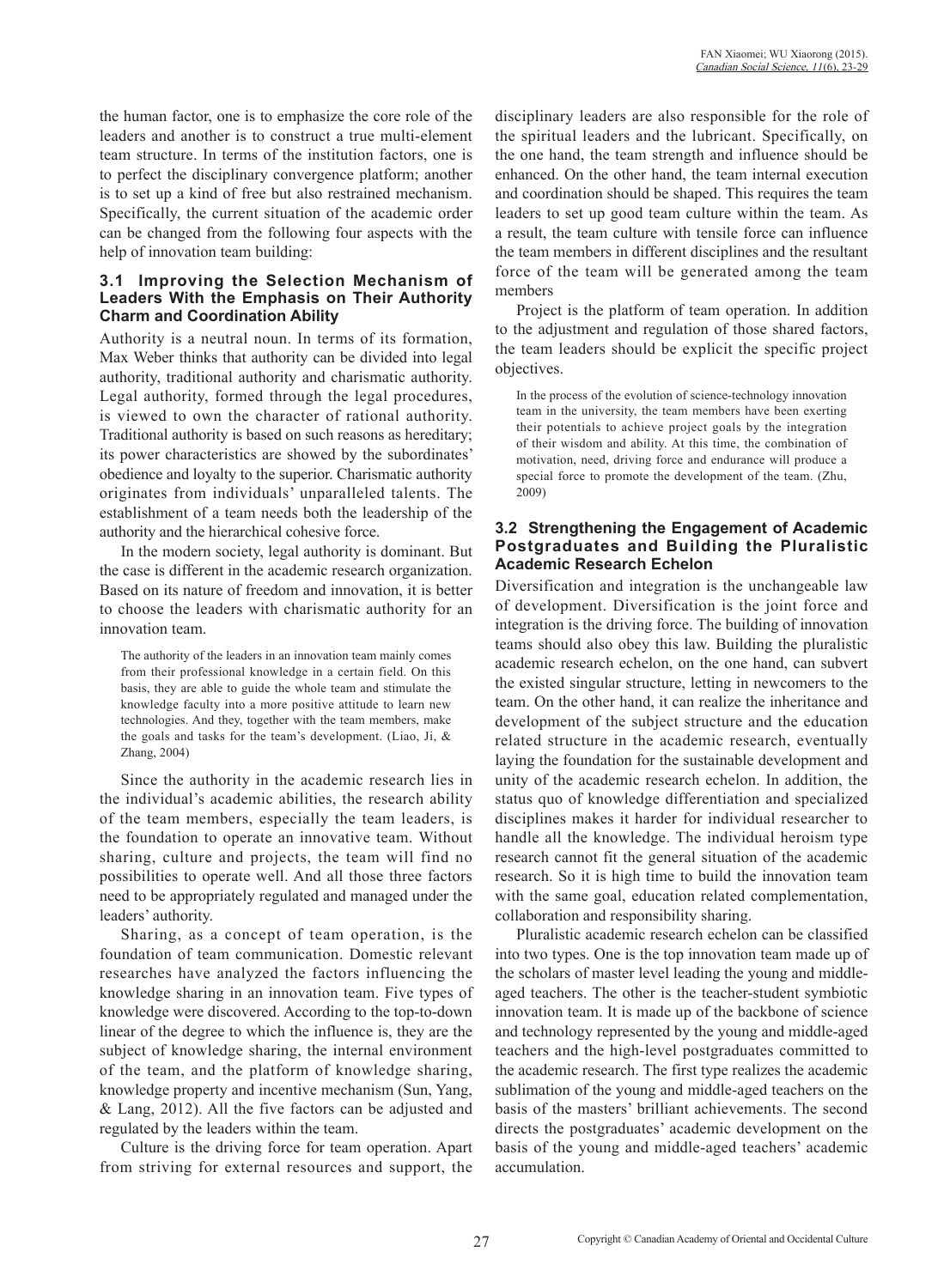The academic circle needs the young to harmony the authority in order to better pursue excellence. That is to say, the postgraduates with academic potentials can reconcile the authority. Besides, they can lead the prevailing tendency of enterprising spirit in the academic research, setting good examples for the fellows. And this is the self-evident motive force for cultivating the postgraduates' academic passion. Of course, the realization of such vision on the one hand relies on the institutional support; on the other hand, it depends on the guidance and support of the research-oriented teachers with authority. Also it needs the postgraduates' endogenous academic force. All these are extremely necessary to motivate the academic circle to build the belief of remaining realistic and creative.

#### **3.3 Encouraging the Innovation Team of "Disciplinary Convergence" and Creating Heterogeneous and Multi-Disciplinary Platforms**

Human is the main body of all innovation-oriented academic activities.

From the point of view of activity theory, the nature of disciplinary convergence is to gather all the individuals of different disciplinary knowledge, thinking patterns and values, thus forming an innovation team with the abilities of completing the complex, difficult but significant task of innovation in science and technologies.(Liu & Chen, 2007)

Disciplinary convergence requires combining different disciplines and breaking the fixed barriers in the development and research, for the realization of disciplinary convergence and integration. An effective convergence will be obtained with the academic activities as its platform and the heteroplastic knowledge as its surface form. It is not just the combination of the simple knowledge of a single discipline, but a deep-seated communication in which technologies are exchanged, thinking patterns are intersected and values are blended. For this reason, it is safe to say cross-disciplinary innovation team bears two unique features: disciplinary convergence and heteroplastic knowledge.

With the advance of the division of labor in society, it is a further trend that knowledge differentiates. American scholar Derek John de Solla Price even proposed the word of "mega-science" to describe the prospect of contemporary science.

Since the present science is far beyond before, apparently we have entered a novel era, an era where all the obsolescent but the fundamental tradition are removed…The large scale, new look and powerful force of modern science make it reasonable enough to win the reputation of "mega-science. (de Solla Price, 1982, p.2)

 In this era, given the exponential increase of human knowledge, it is not easy for an individual to find enough time or energies to get proficient in or to obtain multi-disciplinary knowledge, thinking patterns and values. So a proper division of labor is the inexorable choice to improve the efficiency of scientific research. For this reason, the contemporary

disciplinary convergence is viewed to emerge in the interaction of the group of academic researchers.(Liu & Chen, 2007)

Disciplinary convergence is not only the demand based on the amount of knowledge, but also the demand for the cross-disciplinary inspiration and achievements. So far, the cross-disciplinary innovation team mainly occurs within either the science and engineering discipline or the humanities and social science, but very few happen cross the two fields. The non-interdisciplinary innovation team merely fulfills the feature of disciplinary convergence, and in terms of the heterogeneity, it is only about the explicit knowledge to the exclusion of the implicit knowledge. Thus the performance of innovation is restrained.

Indeed, under the context of "mega-science", to effectively break the academic barriers, the small-span disciplinary convergence within the first level disciplines should be maintained; the large-span disciplinary convergence cross the first level disciplines of the art and science should be encouraged, thus creating a platform for the logic of instrumentality and the dialectical logic to interact with each other. This kind of largespan convergence indicates the heterogeneous nature of the knowledge, which is more advantageous to arouse different conflicts. Besides its negative sense, the word of "conflict" also means a kind of creativity, even a part of the final innovation resources. This depends on the different observe perspectives (Harris, 2005, p.242).

#### **3.4 Implementing Cooperating and Sharing Mechanisms and Pursuing Effective Monitoring and Benign Freedom**

Max Weber believes that it is only when the extended confidence and trust is available that individuals can find possibilities of cooperation and trade. One of the important ideas to ensure the orderly running of innovation team is sharing. Sharing expresses differently on the two stages: the pre-achievement stage and the afterachievement stage, whose classifications are based on the transiting point of achieving the achievements.

Firstly, the academic research should be carried out according to the primary resource of the knowledge, skills, ideas, values and experience of team members at the prestage of achievements. By this kind of sharing, it can optimize the allocation of the overall knowledge and skill possessed by the team, creating the effects of one plus one being more than two. On the other hand, it can promote the accelerated improvement of personal knowledge of the team members, which cannot be completed by the force of a person alone. "Knowledge sharing is the essential premise of cooperatively finishing the academic project by the innovation team. The crossed multi-disciplines and multi-fields academic task of the team can only be accomplished when the high level sharing of the team knowledge has been ensured." (Wang, Guo, & Sun, 2010) The conduct of an effective academic research on the basis of sharing involves the issue of division and